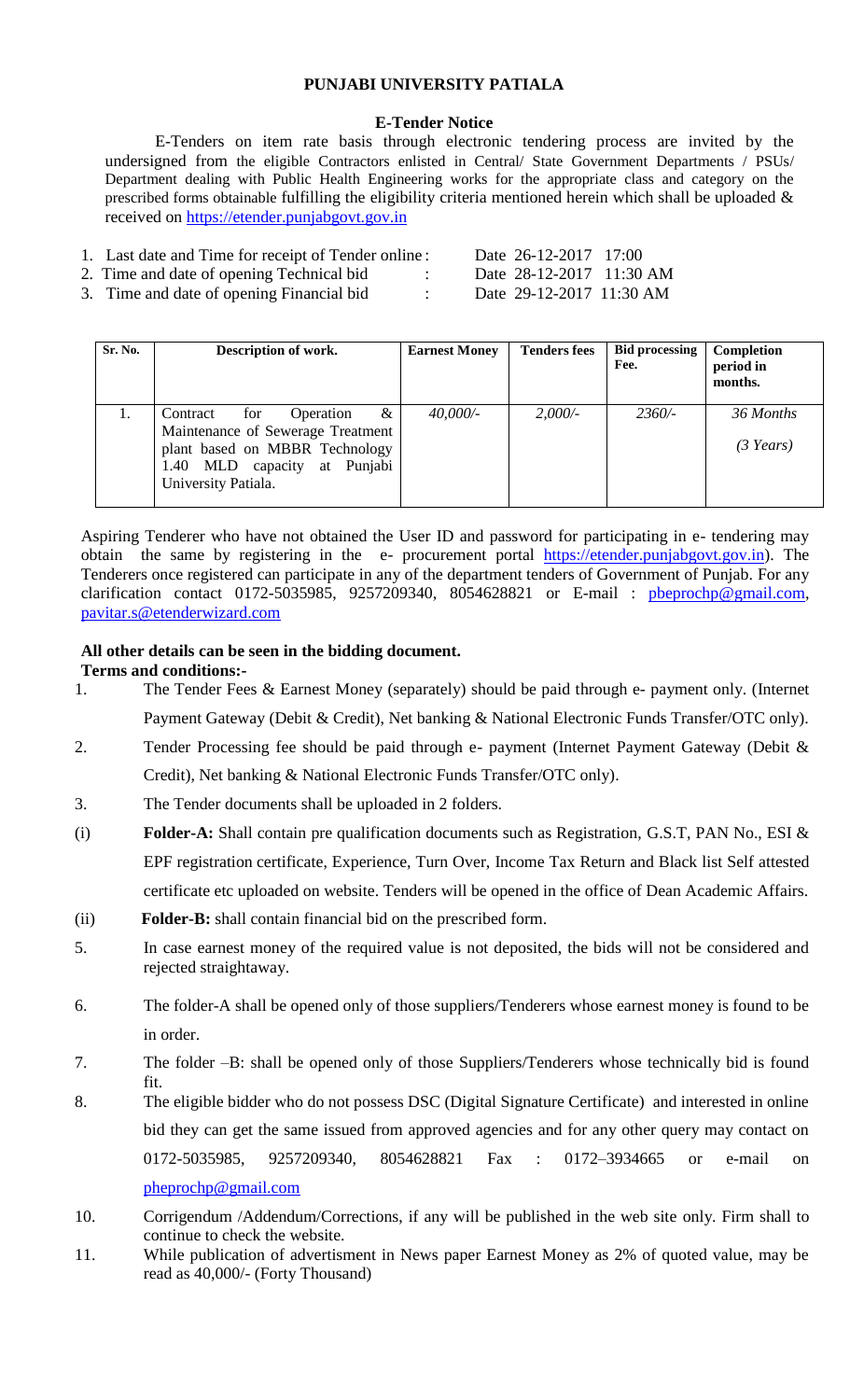## **PRE-QUALIFICATION REQUIREMENTS:-**

- 1. The bidder should have a valid PAN number and GST No.
- 2. The bidder should have a valid Registration Certificate of the firm / agency / Company.
- 3. The bidder should have valid ESI & PF registration certificate.
- 4. Solvency certificate. A solvency certificate from the Bankers for an amount 50 lac last two financial years.
- 5. The Tenderers whose minimum Annual Turnover during the preceding two financial years has been Rupees 50 Lacs are only eligible. Balance Sheets of Annual Turnover duly Certified by the Chartered Accountant must be attached. In case any wrong statement is attached, action under law will be taken against the bidder.
- 6. Certificate of the firm /agency/Company and proof of 2 years' experience in providing Operation and Maintenance of STP 1.40 MLD in reputed organizations/ Autonomous bodies Public Sector Company & Govt Depatment.
- 7. The Tenderers/firms shall submit copies of income tax return for the last 2 years.
- 8. The Supplier/firms shall also submit Self certification that they have not been debarred/ blacklisted by any Govt./ Semi Govt. Organization or any Corporation at any stage. The persons deployed by the agency should NOT have any adverse police records/ criminal cases against them.

# **Terms and Conditions:-**

- 1. Bids shall be opened in the presence of attending tenderers. The financial bids of the bidders who meet all the Technical NIT Stipulations only will be considered for further process.
- 2. The EMD amount is liable to be forfeited, if the successful bidder fails to accept the Work Order or withdraws, or amends, impairs or derogates from the tender in any respect within the period of validity of this tender. The EMD shall be refunded to the unsuccessful bidders once the order is released on the successful bidder.
- 3. The quoted rate shall be valid for full time limit mentioned in the tender / order.
- 4. The University shall be under no obligation to accept the lowest or any tender received in response to this tender notice and shall be entitled to reject **any or all** tenders without assigning any reason whatsoever.
- 5. If there is holiday on the receipt/opening day of the tender, the tender shall be received / opened on the next working day at the same time and at the same place.
- 6. An agreement will have to be signed with the Registrar, Punjabi University Patiala within 7 days of issue of allotment.
- 7. In case of failure of power (Electricity) to generate the STP plant contractor shall store at atleast 50 Litres Diesel at STP site, However diesel will be provided by the contractor and payment of the same will be made by the University after submitting bills by contractor.
- 8. The persons deployed by the agency should NOT have any adverse police records/ criminal cases against them. The agency should make adequate enquiries about the character and antecedents of the persons whom they are deploying.
- 10. In case of any dispute, the jurisdiction will be Patiala (Punjab) only.
- 11. The power shall be supplied by the department free of cost for running the plant.
- 12. The contractor should have all tools and plants and all consumable items to keep the plant neat and clean.
- 13. The contractor will be responsible for smooth and trouble free running of the system.
- 14. The period mentioned above for running of the plant can be increased or decreased by the department and no claim for increase in rates on this account shall be entertained from the contractor.
- 15. The firm will supply the roster of employed staff to the dept. and will paste the same at the plant.
- 16. Only authorised persons of the contractor will be allowed to enter the plant. For this purpose contractor will provide badges to his workers.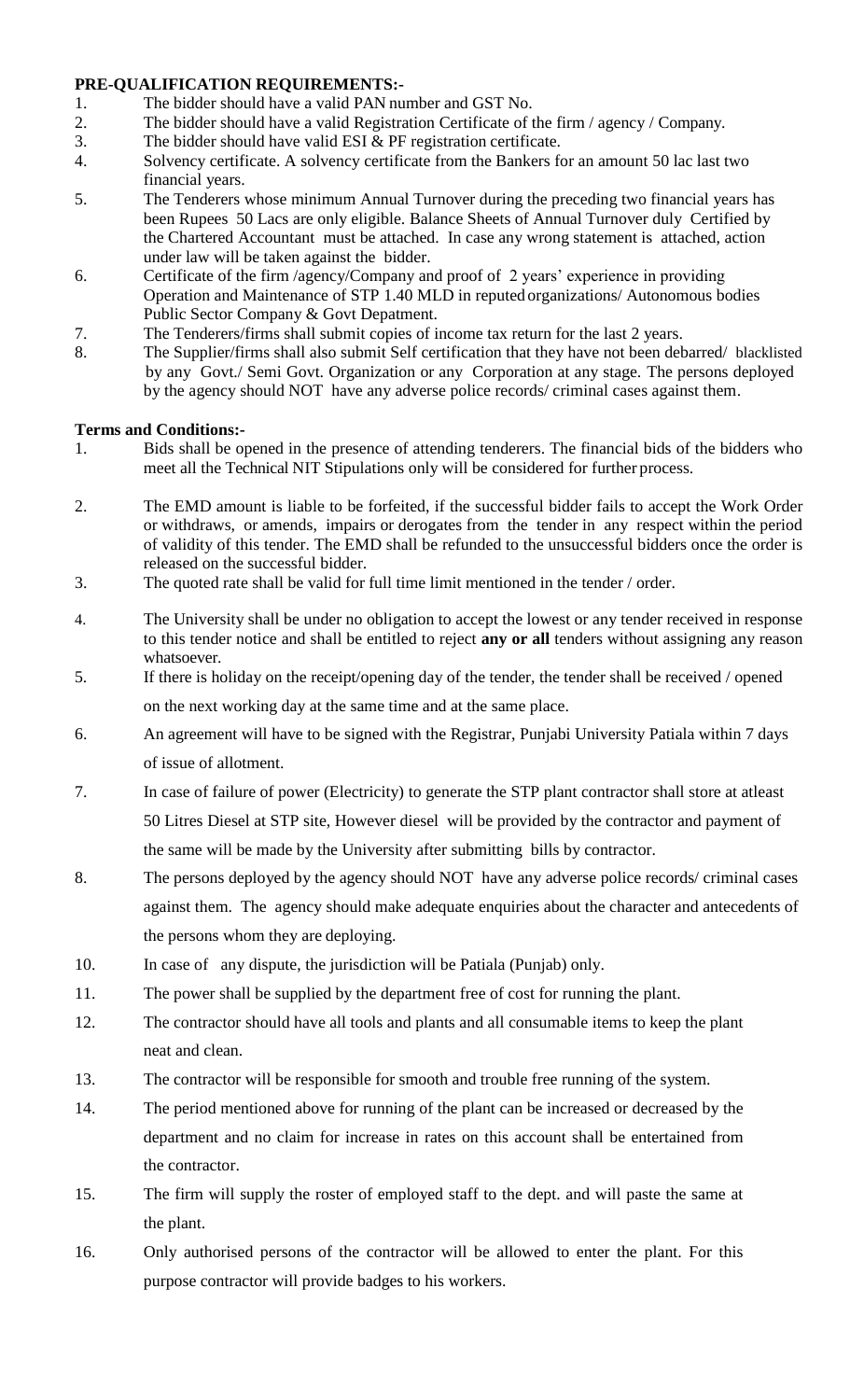- 17. With each bill for payment, the contractor shall submit bills of materials brought at site along with detail of consumption of each material during the month and bills for repairs got done at site.
- 18. The plant operator will work on all the 365 days of year (including Sundays and Gazetted holidays).
- 19. Number of staff at site may be increase or decrease according to requirement of the University.
- 20. Contractor shall be submitted bill for Payment on quarterly basis.
- 21. All the equipments, material, spare parts, oil, grease etc. whatever required is to be provided by the contractor's own cost.
- 22. The Contractor should submit the preventive maintenance schedule for University approval and its implementation.
- 23. The contractor shall maintain proper and detailed record for the job carried out by their employees in a Log book and shall also maintain all records and returns as necessary for carrying out the work smoothly and as provided under the Contract Labour Act, Minimum Wages Act, ESI Act, PF Act, etc., as relevant and applicable from time to time.
- 24. Dismantled / replaced parts should be handed over to University Engineer in-charge or its representative.
- 25. The contract employees should be covered under all statutory requirements like ESI, PF, etc. by the contractor and the contractor shall comply with all the formalities in this regard. Copy of challan and Schedule of Contract Employees for payment of ESI/PF etc. (whether running/monthly or final) bills.
- 26. The contractor should provide PF A/c number, ESI Card and Photo Identity Card to the contract employees posted at University. This should be done immediately but not later than one month from the date of signing joint agreement.
- 27. The Contractor shall take necessary insurance to cover the entire workmen's compensation act and also in respect of any other person on account of accident at site.
- 28. The contractor shall have to make own arrangements for the accommodation of his staff outside the premise of University.
- 29. Work involves operation and maintenance of pumping station, Sewage Treatment Plant, filtration Plant, Pump Set, spare and Electric Driven Pump Set, etc.
- 30. The tenderers are required to visit the plant site to see the actual installations themselves to assess the quantum of work involved before submitting the tender. Once the tender is submitted, it will be presumed that the tenderer has seen and understood the complete work involved for each of the system.
- 31. Subletting contract shall not be assigned or sublet to any other party by contractor.
- 32. The firm shall rectify any breakdown within 24 hours failing which penalty for non- performance @ 0.5 % per week of delay subject to a maximum of 10% of the contract price will be imposed and in the event of any damage to the property or life or any machinery and installation in the Pumping station & STP arising out of non-performance or negligence of the workers, contractor will be solely responsible. The contractor shall be responsible for proper maintenance of decorum, punctuality, discipline and work out put etc.
- 33. The contractor will immediately replace any employee found to be unfit in any manner immediately or on receipt of advice from any authorized person inUniversity.
- 34. The contractor shall be solely responsible to comply with all legal and statutory requirements that arise out of this tender agreement and in respect of the employees engaged by the contractor in fulfillment of the contractual obligations.
- 35. It is understood and agreed that the contractor will provide decent uniforms, badges/ID cards with photos and safety equipment and shoes to theiremployees.
- 36. It is Contractor's responsibility to have them periodically checked medically so as to ensure that medically fit staff only is deployed for the work.
- 37**.** The contractor shall maintain a muster roll, wages register of all men employed by them and all other documents and submit it to the University on the 1st of every month for the previous month or as necessary for inspection. The contractor shall provide all facilities inspection/books/personnel on demand by University or any StatutoryEmployer.
- 38. At any point of time, there must be a minimum of 90% attendance in each shift. Any absence or shortage beyond this may be managed by giving over time; shortage or absenteeism less than 90% in shift shall be penalized including termination of the contract. All the posts should be filled at any given point of time. No post should be kept vacant due to absenteeism.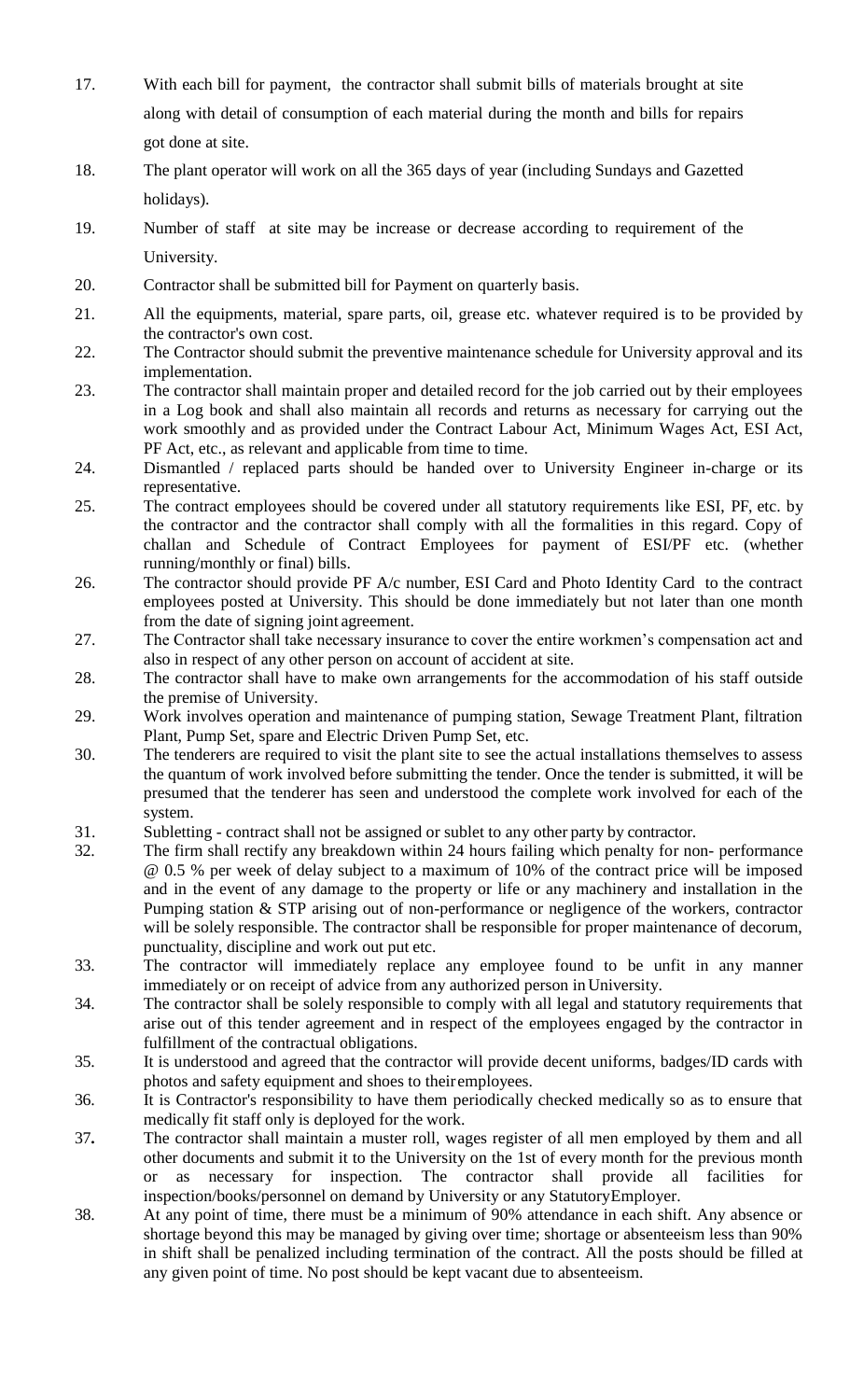- 39. It is clearly understood and agreed upon that neither the contractor nor contract employees shall have any claim on employment with University at any point of time nor this arrangement is purely between the contractor and the University for specific services for the period specified.
- 40. The contractor shall follow all rules as may be existing or may be framed from time to time at University on all aspects covering this tender. Material movement, entry/exit of personnel, identity card, safety, etc. shall be according to procedures existing in University as amended from time to time.

# **1. A. Termination**

Except as provided in the Contract could be terminated by either side by giving three month's notice in writing. If the notice period is not given or if a shorter notice is given by the contractor, the entire security deposit shall be forfeited. Any other costs and or damages incurred by the University to maintain the services contracted to the contractor, on account of such short notice will be deducted from the dues payable to the contractor, or shall be paid by the contractor on demand if such dues fall short of such costs.

In the case of failure to complete the contract in terms of such contracts within the contract period specified in the tender and incorporated in the contract and if such work is got done by the University from any party at a higher rate, the contractor shall be liable to pay the University the difference between existing rate and the rate of the new contract.

**Risk Clause**: Notwithstanding the other terms herein, the University at its option will be entitled to terminate the contract and to avail from elsewhere at the risk and cost of contractor either the whole of the contract or any part which the contractor has failed to perform in the opinion of the University within the time stipulated or if the same performance is not available, the best and the nearest available substitute thereof as deemed so by the University. The contractor shall be liable for any loss which the University may sustain by reason of such risk contract in addition to penalty.

**Insolvency and breach of contract**: The University may, at any time, by notice in writing summarily terminate the contract without compensation to the Contractor in any of the following events, i.e. to say:

**a.** If the contractor being an individual or a firm any partner in the contractor's firm shall be adjudged insolvent or shall have a receiving order to order for administration of his estate made against him or shall take any proceedings for liquidation or composition under any insolvency act for the time being in force or make any conveyance or assignment of his effects or enter into any arrangement or composition with his creditors or suspend payment, or if the firm be dissolved under the Partnership Act, or

**b.** If the contractor being a company shall pass a resolution or the court shall make an order for the liquidation of its affairs, a receiver or manager on behalf of the debenture holders shall be appointed or circumstance shall have arisen which entitle the court or debenture holders to appoint a receiver or manager, or

**c.** If the contractor commits any breach of contract not herein specifically provided always that such determination shall not prejudice any right of action or remedy which shall have then accrued or shall accrue thereafter to the University for any extra expenditure he is thereby put to but shall not be entitled to any gain on re- tender.

**d.** In the event of inadequate or unsatisfactory performance of duties by the contractor, the University shall have the right to bring to the notice of the contractor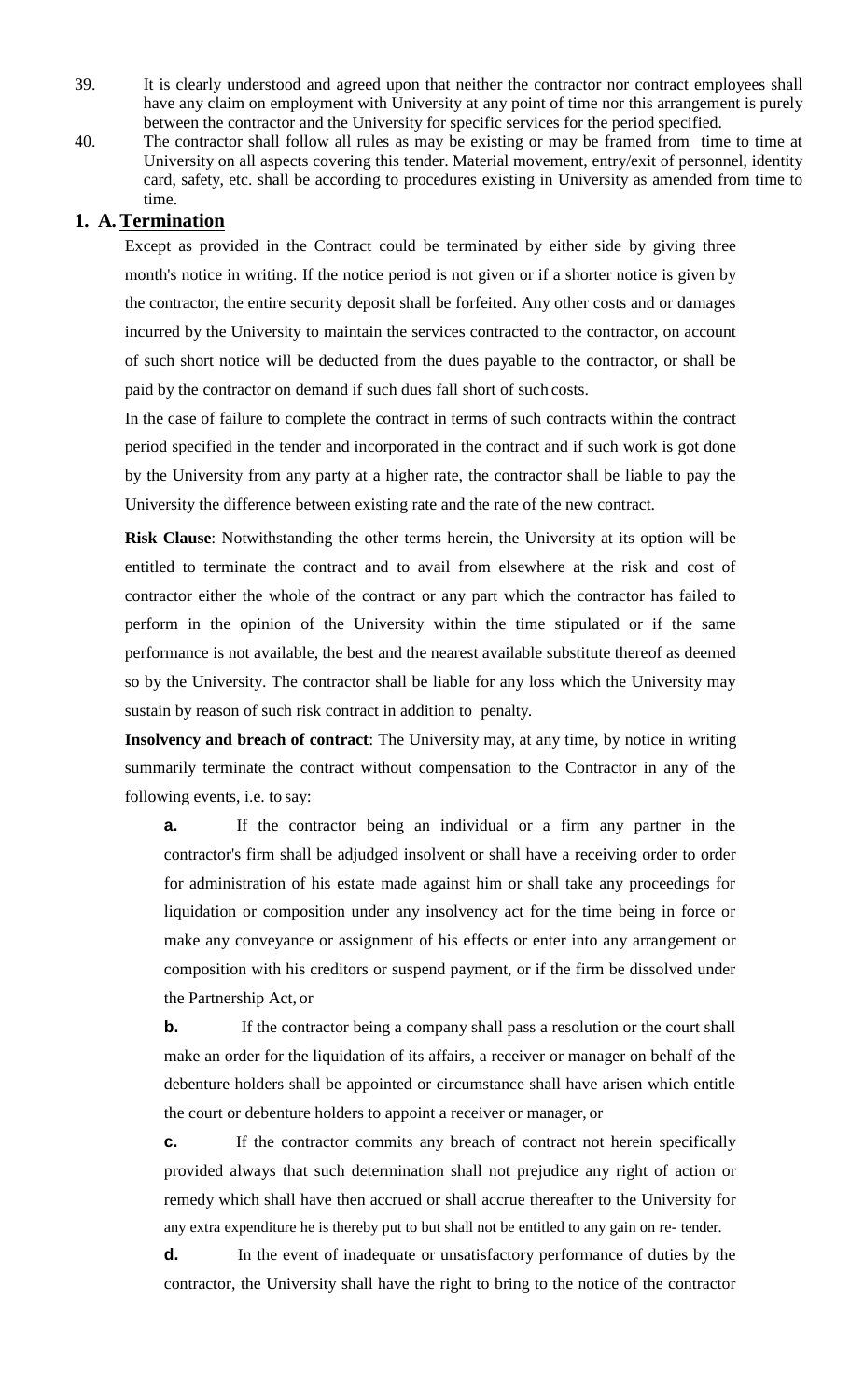the default(s) on their part and the contractor shall ensure that the said default(s) is /are not repeated and /or are duly remedied, within a period of three days from the receipt of the said notice. Failing such remedial action, or in the event of the said default(s) being inadequately corrected, the University shall have the right to immediately terminate the agreement.

- Notwithstanding any other clause herein, if there is any act of omission by the contractor or the contract employees which jeopardizes the safety/security of the University including, but not limited to:
- a) Theft or pilferage of property of University.
- b) Fire, flooding, breakage or damage
- c) Violence or physical attack on the Campus
- d) Any act or incident which may prove detrimental to the interests of University

the contract would be terminated without any notice. Further, the Contractor would be levied penalties, as appropriate as deemed by University. The decision of the University Vice Chancellor shall be final in such matters.

### **2. DAMAGES AND LOSSES**

All the equipment and the items at site stands at the risk and sole charge of the contractor who shall deliver in proper condition at the time of stock taking to be done by University. Any damages caused by the Contractor in existing facilities while carrying out the work shall be made good by the contractor to the entire satisfaction of the University at their own risk and cost. Any shortfall shall be immediately made good by the contractor by replacement. If the same is not replaced within one month of stock taking, the amount shall be recovered from the dues/bills of the contractor. The contractor or his representative shall be present during the stock taking. If the contractor or his representative does not make themselves available, the stock taking shall be conducted in their absence, which will be binding on them. For losses, if any due to natural calamity or any other act of god, beyond the control of either party, University will replenish the same, as per obligation mentioned above.

## **3. COMPLAINTS**

The contractor shall keep a suggestion box to record any suggestion/complaints on performance of services, by the University members & guests and produce to University or its representatives for perusal during their visit to ensure that prompt action has been taken on such complaints and measures taken to avoid their re-occurrence. The contractor shall attend to all the complaints and address as early as possible to the satisfaction of University. The contractor is to sit for monthly meetings with Engineerin-Charge.

### **4. MISBEHAVIOR OF EMPLOYEES**

The employees of the contractor shall maintain strict discipline and not use any violent, abusive or offensive languages while inside the premises. Smoking and consuming alcohol inside the premises is strictly prohibited. In the case of misbehavior, University has the right to terminate the contract. It will be mandatory for the conducting agency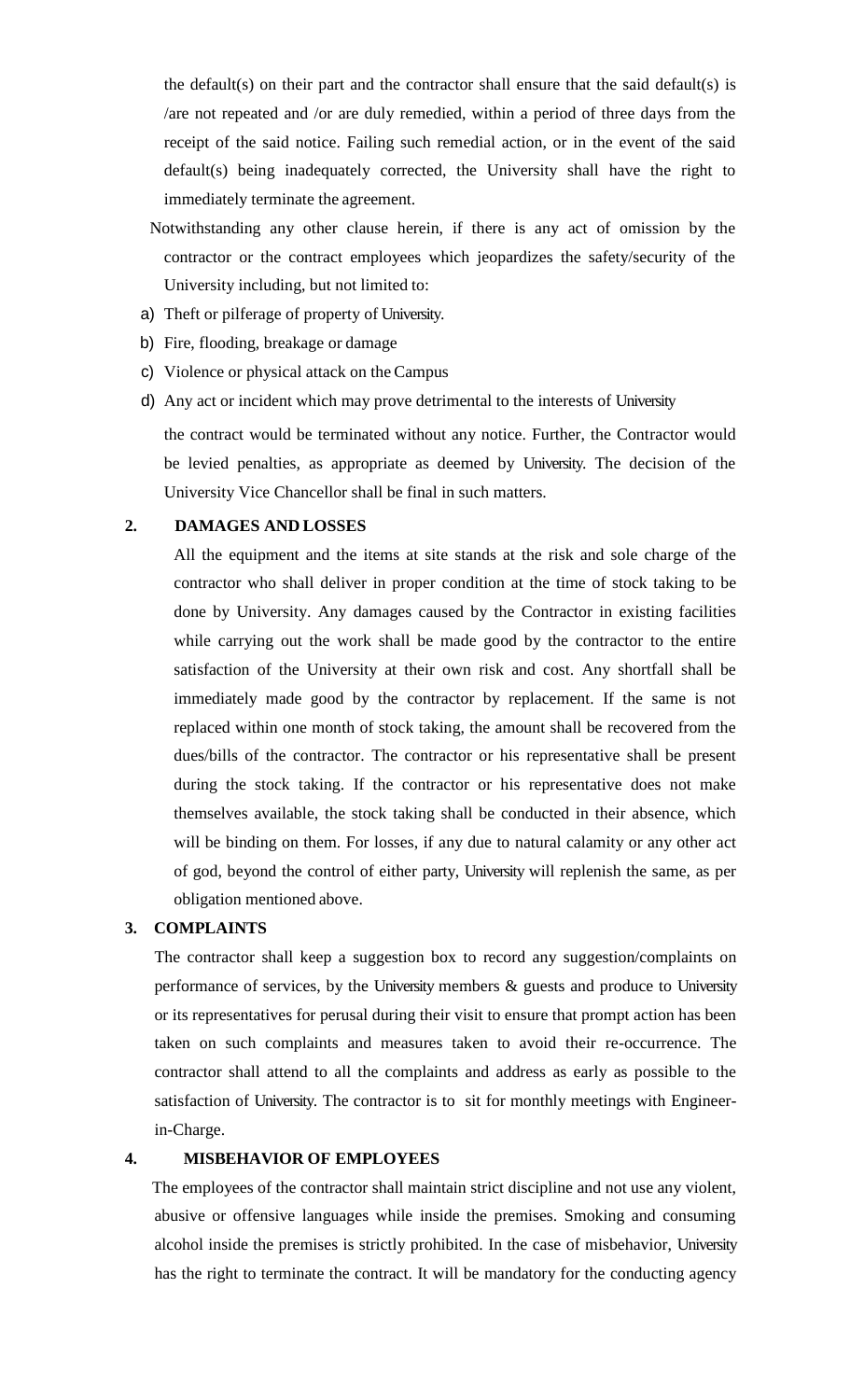to brief their personnel in advance and apprise them of the conduct, expected for them, while working in an institution of national importance. Nothing prevents University to advise the contractor about any such issue, or any erring personnel engaged by the contractor, which warrant urgent action, in the interest of work and its fast disposal.

> The selected agency shall not involve in any bribery or other unethical activities with anyone employed at the Institute. Involvement in any such activity shall entail a penalty of Rs. 10,000/- for the first incident. Subsequent occurrence of such incidents will entail in termination of the contract without any notice.

> Any personnel deployed by the agency, who refuses work or creates indiscipline would have to be immediately replaced with the consent of the Executive Engineer of the University . University reserves the right, to ask the Agency to terminate the services of any of the Agency's employees immediately on grounds of noncompliance of duties or if found guilty of misconduct. University will in no way be held responsible or liable for any loss, caused by negligence or any other harmful action on the part of the employee of the Agency.

> In case, the person employed by the successful bidder commits any act of omission / commission that amounts to misconduct /indiscipline/ incompetence / security risks, the successful bidder will be liable to take appropriate disciplinary action against such persons, including their removal from work, immediately after being brought to notice, failing which it would be assumed as breach of contract which may lead to cancellation of contract.

## **5. BREAKAGE**

All damages/breakage to the equipment/inventory in the charge of the contractor, if caused due to negligence of the contractor's employee, the cost or repair/replacement of the equipment will be borne by the contractor. Whether the damage/breakage has been caused due to negligence or normal wear and tear shall be heard and will be decided at sole discretion of Registrar of the University.

#### **6. REPLACEMENT**

Replacement of articles which have been lost will be done after proper assessment by the competent Employer and as per decision/mutual discussion and shall be borne by the contractor.

- 7. **Security Deposit:** A security deposit @ 5% of the contract value shall be provided by the Contractor within 15 days of awarding of Contract, failing which the entire amount shall be recovered in the first 4 months' running bill. Alternatively, a Bank Guarantee from a Commercial Bank for the equivalent value may be furnished for the period of agreement with 3 months grace period. The security deposit is refundable after expiry of the agreement.
	- a. It is important for the contractor to note that the rate quoted shall be inclusive of all taxes and duties/escalation and shall remain valid for the period of the agreement, **i.e. 3 years from** the date of issuance of Work Order.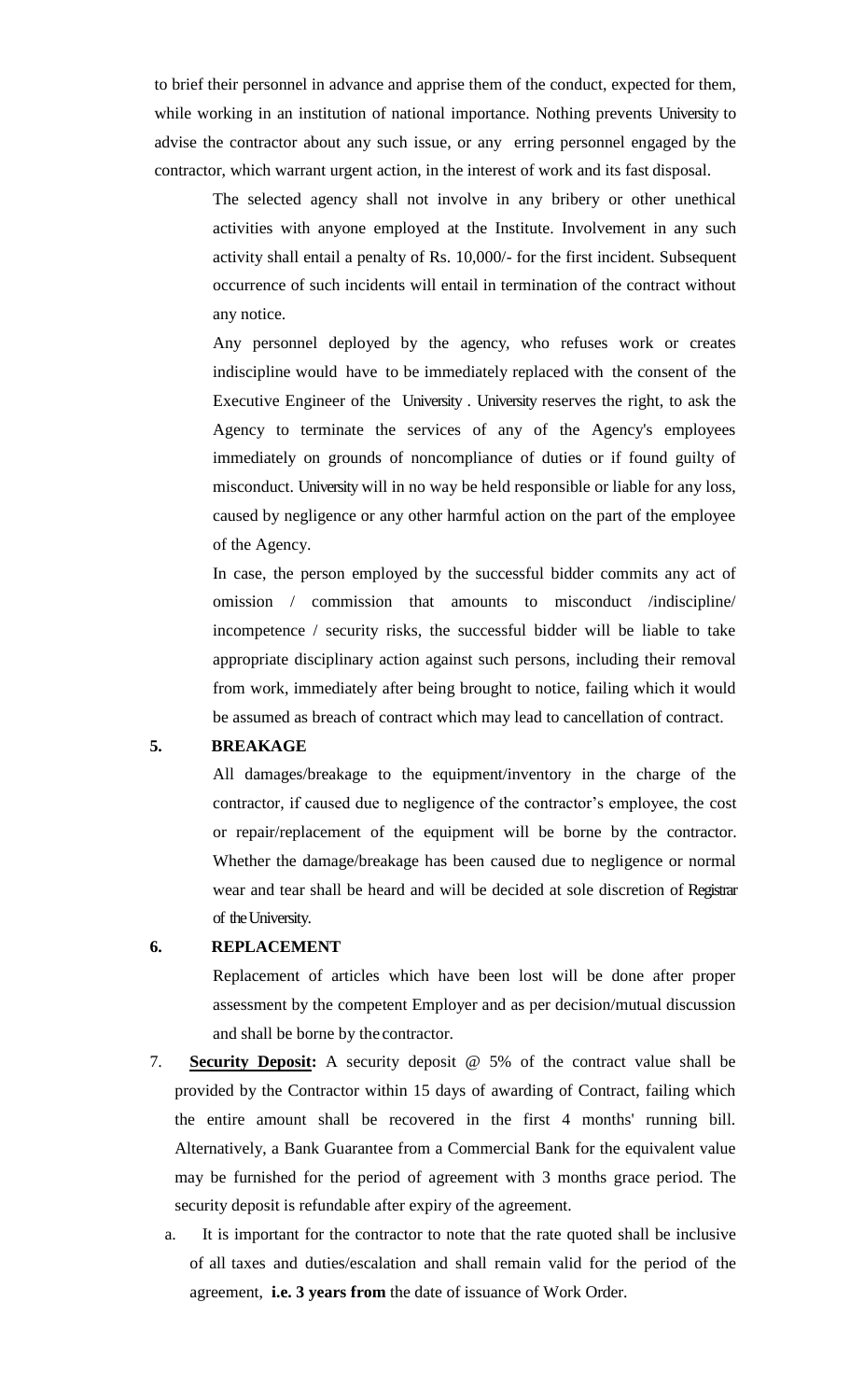b. At any point of time, there must be a minimum of 90% attendance in each shift. Any absence or shortage beyond this may be managed by giving over time; All the posts should be filled at any given point of time. No post should be kept vacant due to absenteeism.

#### **8. Suggestions Register:**

The contractor will maintain a complaints/suggestions register prominently displayed and take immediate action on every complaint in consultation with the Officer-in-Charge. This register will be open to any authorized person of the University for inspection and supervision at all times.

# **9. Safety, Security and Insurance**

The contractor shall follow all security rules of the University and instructions received from time to time regarding issue of identity cards, all material movements (incoming and outgoing).

During the pendency of the agreement, the contractor shall be liable fully to compensate all concerned for any loss, damage of construction of works, construction, plant and machinery, person, property, etc. including third party risks arising due to causes attributable to the agreement. The decision of the University Vice Chancellor shall be final and will be binding on both parties.

### **10. Miscellaneous**

The work mentioned in the schedule is not exhaustive, but only indicative. The University reserves the right to increase or decrease the quantum of work. The contractor shall execute the work on the same terms and conditions and rates throughout the period of the contract.

The contractor shall meet the designated Officer-in-Charge of the University everyday, to receive the details of issues/complaints to be attended and after attending to these complaints, a report on the same has to be submitted to the concerned Officer-in-Charge.

The contractor shall provide the name and details of his personnel. A list of all the names shall be submitted at the beginning of the contract, along with a copy of each appointment order and whenever there is a change. No personnel will be changed unless University has asked for it or without advance approval of University.

The contractor shall ensure that no contract employees nor anyone from his side use University transport to come to the work spot or return. The contractor shall use emergency services like medical help and emergency vehicles of University in the event of any accident or emergency to his employees, though all responsibility for such accidents and any injury/death and or loss/damage will fully rest with the contractor.

### **11. Dispute and Resolution**

Any dispute or differences that may arise between the parties shall be referred for sole arbitration to the University Registrar or his nominee. The decision of the Arbitrator shall be final and binding on the parties. The venue for arbitration shall be Patiala.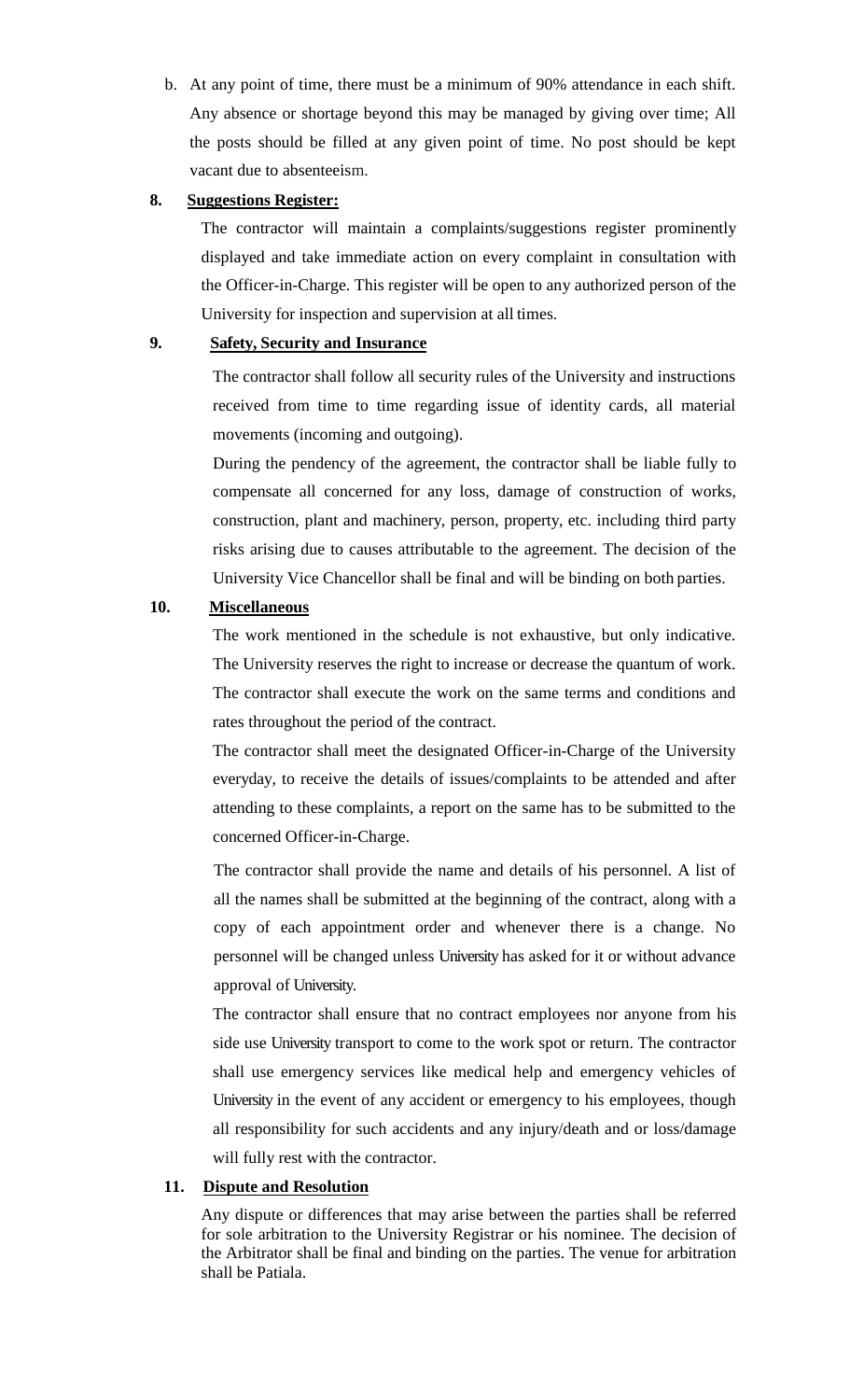## **12. Amendments to Work order/Agreement**

Any amendment to the Work order/agreement shall be valid only if both parties have agreed to such amendment(s) in writing duly authenticated by authorised representatives of both parties.

#### **OPERATION OF MAINTENANCE FOR SEWAGE TREATMENT PLANT AT PUNJABI UNIVERSITY PATIALA.**

## **Quality and Scope of Services**

## **1. SCOPE OF SERVICES TO BE PROVIDED BY THECONTRACTOR.**

There is a main pumping station & Sewage Treatment Plant of 1.40 MLD capacity which includes Sewage Treatment Plant on MBBR technology along with primary unit, Secondary unit and tertiary treatment .

Total No. of pumps **13 Nos.**

The supporting electrical installation include Electric Panel Board , Cables, Earthing System, etc.

## **2. Sewage Treatment plant:**

Collection of sample Sewage from individual units at the point of discharge to final disposal point , conducting tests on them to ascertain that these are within the standards fixed by PPCB ( Punjab Pollution control board) informing University of the results and initiating remedial action.

The treated wastewater should comply with the standards given in consent order by PPCB / CPCB / IS standards with (not limited to) following parameters:

|    | a) pH Value               | $6.0 \text{ to } 9.0$    |  |
|----|---------------------------|--------------------------|--|
| b) | <b>BOD</b>                | $250$ mg/l               |  |
|    | c) COD                    | $500$ mg/l               |  |
|    | d) Total Suspended solids | $400$ mg/l               |  |
|    | e) Total nitrogen as N    | 20 to 30 mg/l            |  |
|    | Total Phosphates as P     | 4 to 8 mg/l<br>and etc., |  |
|    |                           |                          |  |

## **Terms & Conditions:**

### **Operation:**

### **(a) Daily operations of Sewage treatment plant**

The contractor shall carry out all the facility operation and waste water disposal operations indicated below; in accordance with good operating practices as set out in this contract. The facility operation and waste water disposal operations shall include, but not limited to following:

- (i) Operating sewage treatment plant to maintain the quality of treated sewage within the standards prescribed in the tender, operate electrical equipment during power failures by operating generators, and treat incoming sewage at prescribed standards through optimal dosing.
- (ii) Carrying out daily cleaning of grit channels and removal of screenings ( including of pumping station ) and disposal of floating matter in grit dewatered sludge out as directed.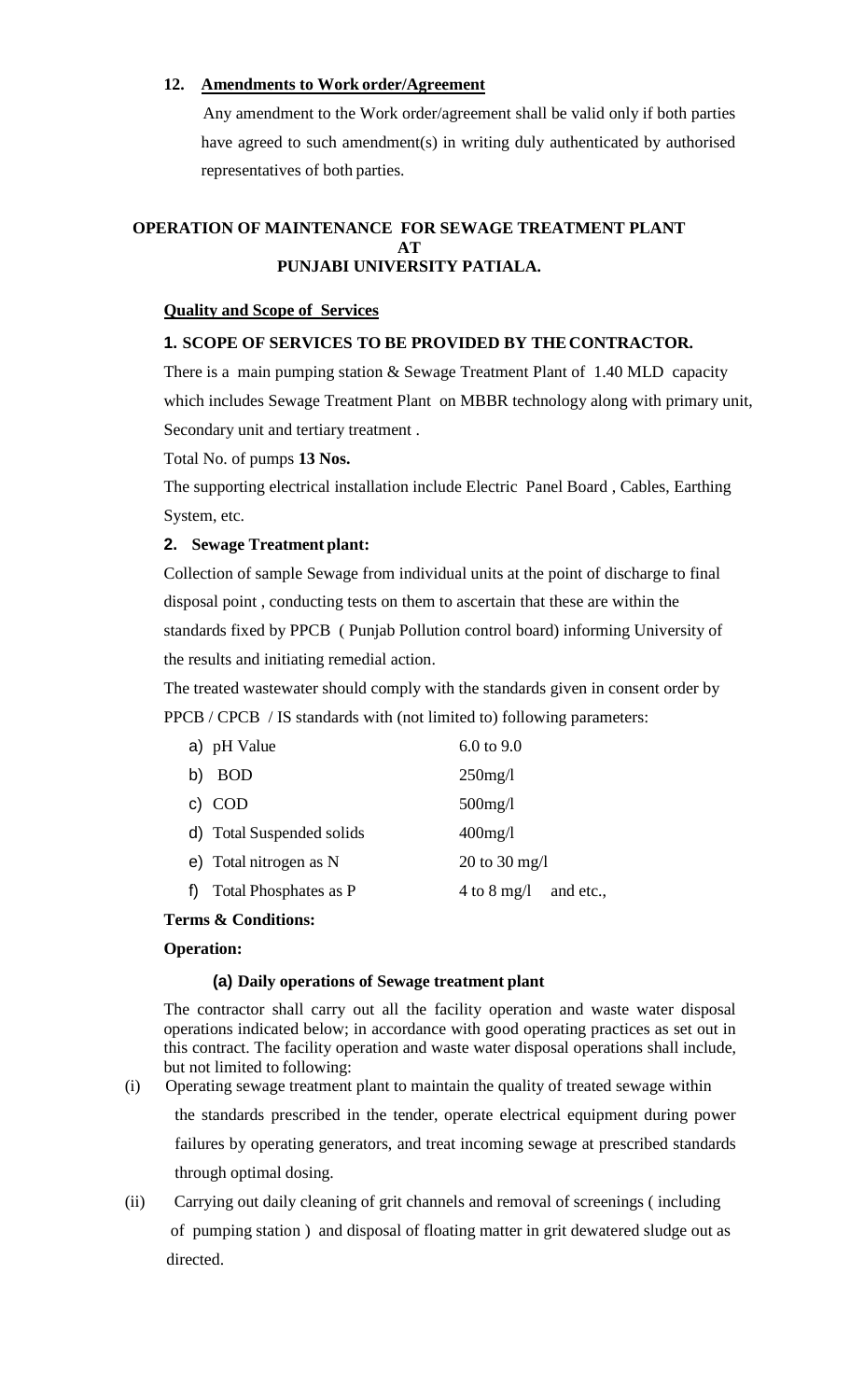- (iii) Carrying out continuous flow measurements of treated and untreated sewage and recording the same offline/online.
- (iv) Collecting samples of influent and effluent and analyzing them daily to determine the quality of sewage and performance of the treatment plant.
- (v) Providing security for facilities and system at all times.
- (vi) Operation & maintenance of pumps installed at pumping station including electrical & mechanical appliance.

## **B) Contingency plan**

Developing and implementing contingency plans in respect of response to natural disasters, periods of power failure, storm water inflow into sewers during monsoon, de-silting of units of treatments plants, constraint operations or other similar emergencies to maintain the quality of treated sewage.

## **C) Energy Audit**

The operator shall take all necessary measures to minimize the power consumption in carrying out its operation. The energy audit operations shall include, but not limited to following:

- Reducing electricity consumption by regulating pumping through
	- suitable modifications to the operating procedures.
- Maintaining power factor and demand to avoid penalty.
- Installing more efficient pumping equipment and following better maintenance practices for electrical installation.

## **D) Repairs and Maintenance (In STP and pumping station )**

The contractor shall carry out preventive, routine maintenance and break down maintenance operations for proper upkeep of plant in accordance with good operating practices. The following items shall be included in such maintenances:

## **i) Pumping station:**

- De-silting of wet well at least twice a year and disposing silt.
- Replacing damaged pipes, fittings and valves.
- Replacing damaged level indicator.
- Replacing damaged lighting conductor.
- Replacing ladders and
- Waterproofing of leaking roof/drywell.

## **ii) Pumping machinery and treatment plant equipment**

- Dewatering and de-silting of sludge sump, chlorination tank, chemical dosing tanks at least twice a year as per approved programs and disposal of silt.
- Cleaning and maintaining all rising mains/ sewers in the plant area at least four times a year.
- Repairing and replacing damaged pipes, fittings and valves for suction and delivery pipe.
- Repairing and replacing pump impellers, body, bearings, and shaft column pipes.
- Repairing and replacing motors
- Repairing and replacing starters, circuit breakers, capacitors
- Repairing and replacing valves and or gears of agitators.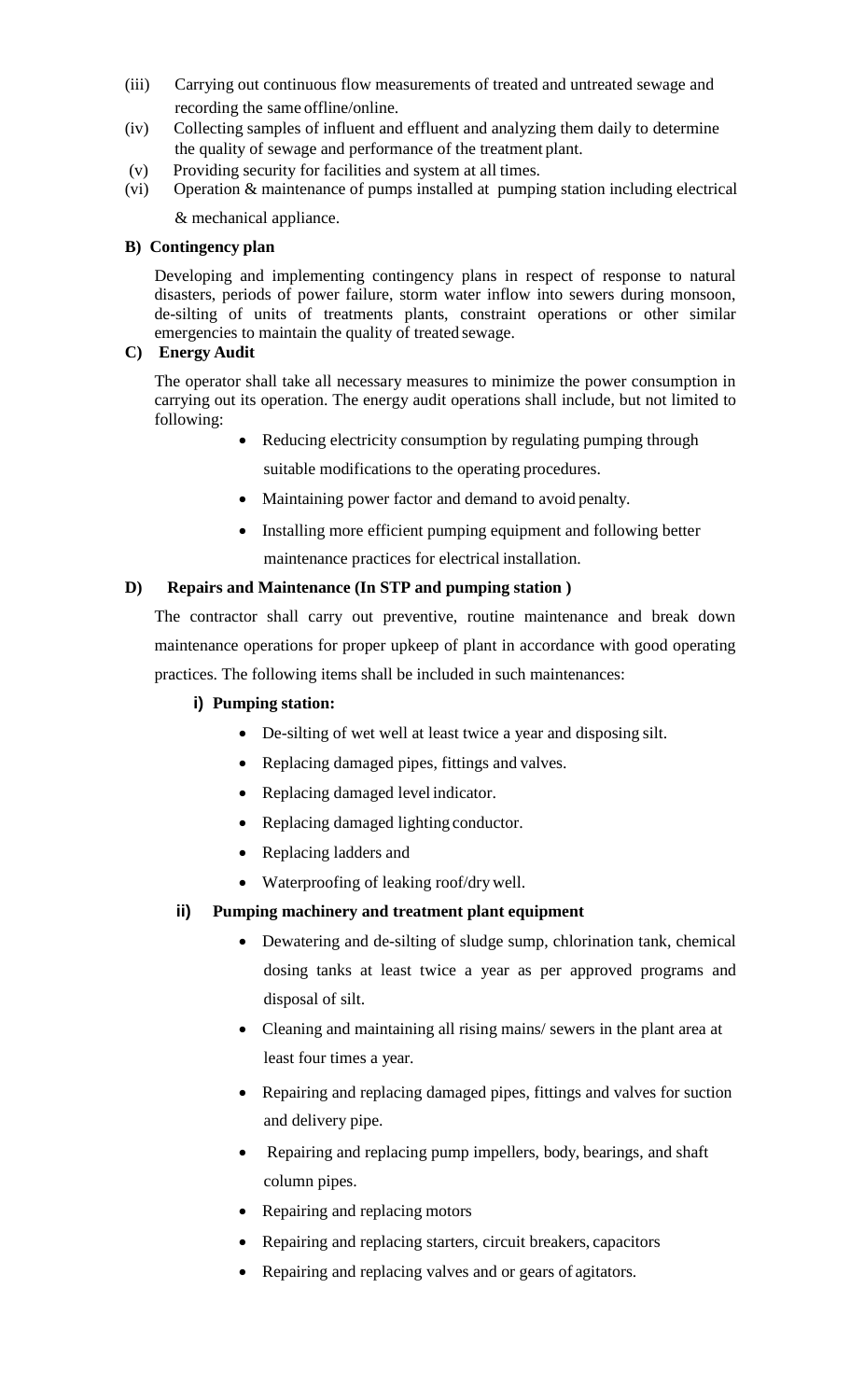- Repairing and replacing transformers
- Repairing and replacing of blowers, diffusers, chlorinator, chemical dosing equipment etc; etc.

## **iii) Building and Civil structures**

- Water proofing leaking roofs of the buildings.
- The preventive and routing maintenance shall include all repairs and provision of spares material and tools required for these repairs. The contractors shall also carry out breakdown maintenance and repairs. The labour, tools and plant, spares shall be arranged by the contractor. The following spares shall be the respective responsibility of the contractor and the Employer during preventive routine and breakdown maintenance.
- Repairing and replacing damaged pipes, fittings and valves for suction and delivery pipe.
- Repairing and replacing pump impellers, body, bearings, and shaft column pipes.

### **2. Advice Early warning:**

The contractor is to warn the Engineer at the earliest opportunity of specific likely future events or circumstances that may adversely affect the operations or the condition of the facilities and or system. The contractor shall cooperate with the Engineer in making and considering proposals for how the effect of such an event or circumstances can be avoided or reduced and in carrying out any resulting instruction of the Engineer.

The contractor shall also advise the Employer from time to time, on improving the quality of operations, reduction in water/energy losses and betterment practices.

## **3. Reporting:**

The contractor shall carry out all reporting indicated below and as set out in this contract. The reporting shall include, but not limited to the following :

- Daily summary of operations at pumping station----A daily report providing information at pumping station on the hours of pumping quantity of sewage pumped and energy consumed during the day.
- Daily summary of operations of sewage treatment plant---A daily report of operation of the air blowers and other equipment at the sewage treatment plants providing information on the quantity of sewage treated, hours operation of equipment, energy consumed and use of chemicals.
- Sewage quality monitoring ----A daily report monitoring the quality of raw and treated sewage through the analysis of samples.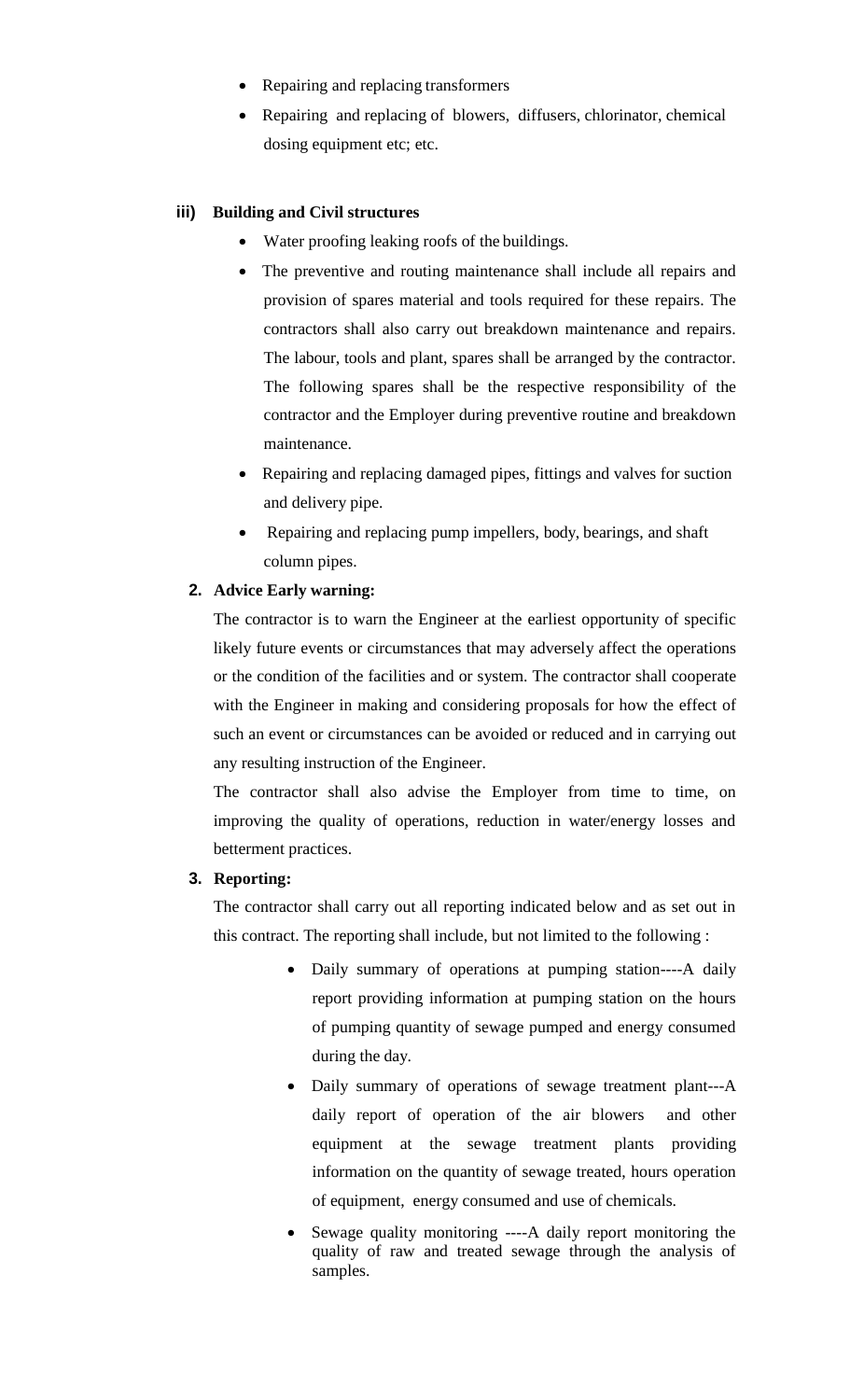Sewer/Storm water drains/wet well and other units etc---- Monthly cleaning report sewer/storm water drain de-silted and record of silt disposed at disposal sites.

## **4. Employer's Responsibilities**

The Employer shall be responsible for procuring obtaining and maintaining Employer clearances required, however that the contractor shall be responsible for maintaining the conditionality of any such clearance, if such maintenance falls within the preview of the contractor. University shall supervise the contractors operations at all times and notify the contractor to search for a defect and to uncover and test any work that University considers may have a defect.

#### **The Employer shall be responsible for**

- Energy charges and treated effluent testing charges from state PPCB if required
- Maintaining administrative control over the personnel, facilities and system.

### **5. Contractors Responsibilities**

The contractor shall maintain properly and keep intact all assets/work facilities/system of the Employer throughout the contract period and shall hand over the same in good working condition at the end of the Contract. The contractor shall not modify or alter any operations regarding the facilities and or system without prior written permission of the University or its representatives.

The contractor shall procure all spare parts required for the maintenance of the equipment. The contractor shall warrant to the effect that all the spares shall be procured from the authorized sources and be of the best quality and fit for the purpose for which it is being used.

The contractor is expected to carry out the work in such a manner so as not to cause any damage to University property on account of negligence or otherwise. The contractor shall be fully responsible for making good the damages so caused by him entirely at his own cost.

The assets/works/facilities/systems of Employer shall be at risk and in the sole charge of the contractor and it shall be responsible for making good any loss or damage there to arising from any cause whatever including that due to a theft or robbery.

The contractor shall carry out its operations, so far as compliance with the requirement of the contract permits, so as not to interfere unnecessarily or improperly with:

-The convenience of the University employees and students

-The access to use and occupation of roads.

**Permissions**: The contractor shall obtain all required permissions, sanctions clearances and permits for carrying out its operations, including contractor clearances and shall be fully responsible for carrying out the operations in a safe and secure manner, consistent with the law of the land, laws and regulations regarding such facilities and or system and directives of any Employer and planning permissions.

**Safety:** The contractor shall be responsible for the safety of all the activities on the site and shall be absolutely and solely responsible for any and all kinds of injuries or damages to persons and property of any description whatever may be caused by or result from the operations carried out, whether these may have been carried out skillfully and carefully and strictly in conformity with the provision of the specifications or not.